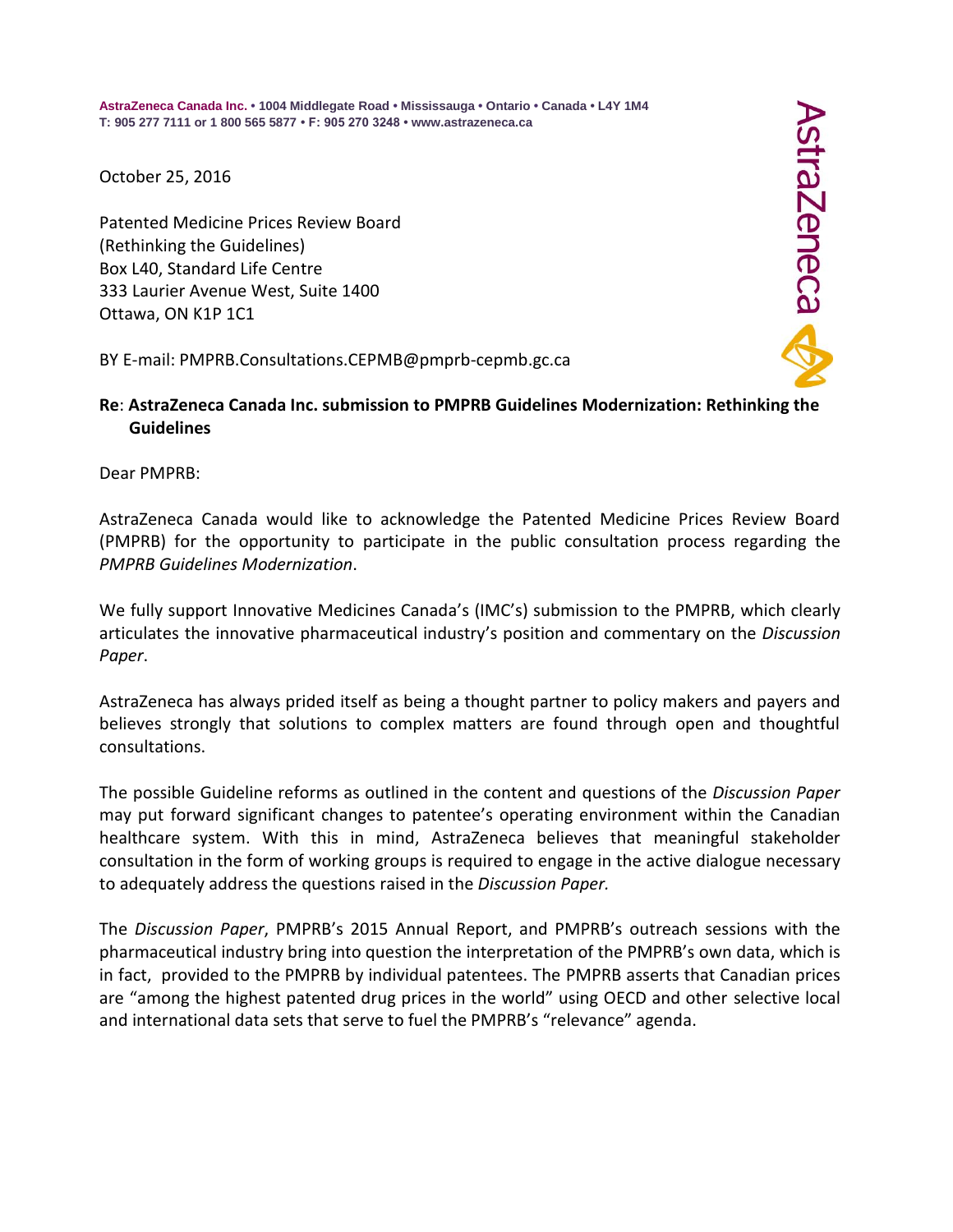It should be noted to all stakeholders participating in the *PMPRB Guidelines Modernization* consultation that a pharmaceutical patentee's own data that is reported to the PMPRB, which informs the PMPRB's data, may yield a different view on the state of drug pricing in Canada.

Pharmaceutical patentees in Canada are required to report customer sales and pricing data for both single source (have a monopoly) and multisource (do not have a monopoly) patented drugs to the PMPRB. Typically, Canadian patentees do not lower the price of multisource patented drugs as the combined forces of generic competition and mandatory generic substitution at the provincial formulary and private payer level rapidly erode patented product sales revenue when the drug loses its monopoly.

This fact is a very important distinction when considering *PMPRB Guidelines Modernization*. The PMPRB itself cites that drugs that have a monopoly (single source) require their focus. As such, the PMPRB owes all stakeholders involved in this consultation an analysis on single source drugs introduced in Canada with a monopoly and where these drugs rank vs. PMPRB7 benchmark countries (France, Sweden, Switzerland, Germany, France, UK, and US).

For the purposes of this consultation, AstraZeneca believes that it may be in the best interest of all stakeholders to have an independent third party consulting firm validate both the PMPRB and IMC member data from the PMPRB7 benchmark on single source (have monopoly) drugs to enable all stakeholders to have grounded, well-informed, and un-biased view of Canadian drug prices.

We support adding a third party consulting firm to the *PMPRB's Guidelines Modernization* consultation as a fair and equitable way for all stakeholders to understand pricing data that is relevant to appropriately inform any future decisions that may be undertaken as a result of this public consultation.

The primary mandate of the PMPRB is to ensure that the ex-factory prices of patented medicines are not excessive, and to report on pharmaceutical trends of all medicines, and on R&D spending by pharmaceutical patentees.

AstraZeneca is confident that an independent third party validation of the PMPRB's data for single source drugs will yield results that validate the PMPRB's fulfilment of its role and relevance in protecting Canadians from "excessive" drug ceiling prices as defined under the *Patent Act*.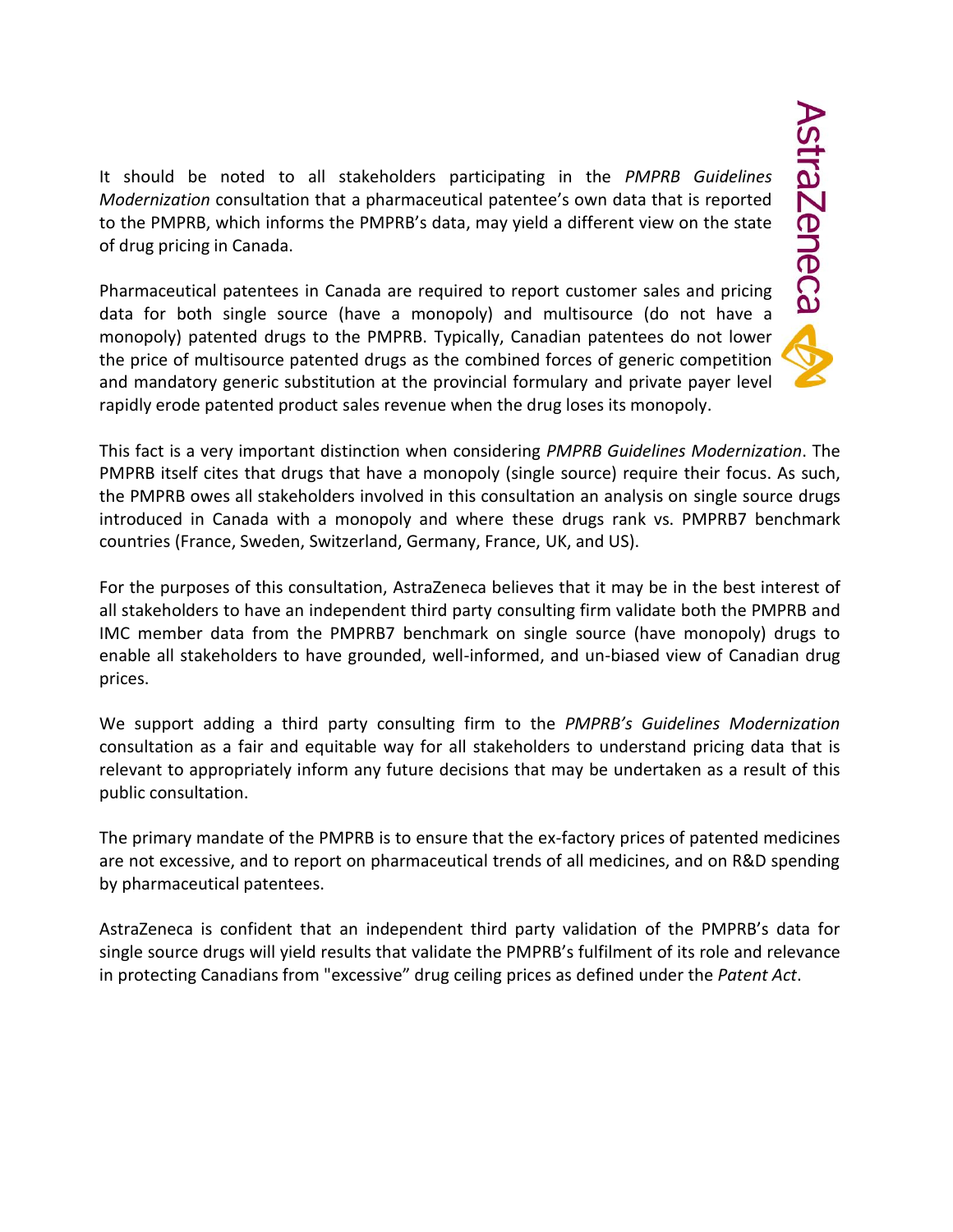AstraZeneca does not believe that the PMPRB is the appropriate agency to decide upon the affordability of medicines in Canada. The PMPRB is not accountable for spending decisions, does not select drugs for reimbursement, does not pay for medicines, and does not have visibility into drug and health budgets. The Canadian Agency for Drugs and Technologies in Health (CADTH), Institut national d'excellence en santé et en service sociaux (INESSS), and the pan-Canadian Pharmaceutical Alliance (pCPA) as well as individual provinces and territories are already charged with these roles, and better placed to work with and/or negotiate with the industry to answer these questions.

At AstraZeneca, we believe that "science" is at the centre of everything we do. Advances in science have transformed the treatment of disease in Canada. Canadian research and development and research partnerships create significant knowledge-based employment opportunities in Canada.

AstraZeneca has significantly expanded our Canadian clinical study footprint. We are leading more than 60 clinical studies involving approximately 3,500 patients, and have tripled the size of our Clinical Study team to more than 120 people.

We are committed to Canadian research and development and collaborative approaches that find solutions that first and foremost benefit patients and ensure a sustainable way forward for payers, the health care system, the economy, and industry. For example, in 2015, AstraZeneca invested more than \$54 million in Canadian health sciences research. Among some of the landmark research partnerships we have recently entered into include:

- A \$1 million donation to the **Banting & Best Diabetes Centre** (BBDC), Canada's leading centre of excellence for innovation in diabetes research, education and clinical care. The investment was directed at projects aimed at improving care for patients living with diabetes.
- A \$500,000 donation to the **FORGE AHEAD** *(TransFORmation of IndiGEnous PrimAry HEAlthcare Delivery)*, a five-year program led by Dr. Stewart Harris at Western University that is aimed at improving diabetes care for Canada's First Nations communities, where diabetes prevalence is much higher than the national average.
- A commitment of \$1 million to **Stand Up to Cancer Canada**, supporting Canadian-led collaborative research aimed at meaningful advancers in cancer treatment.
- A \$35 million commitment to help create the **NEOMED Institute**, in collaboration with the Quebec Government, a Quebec-based non-profit organization that is advancing leadingedge health sciences R&D.